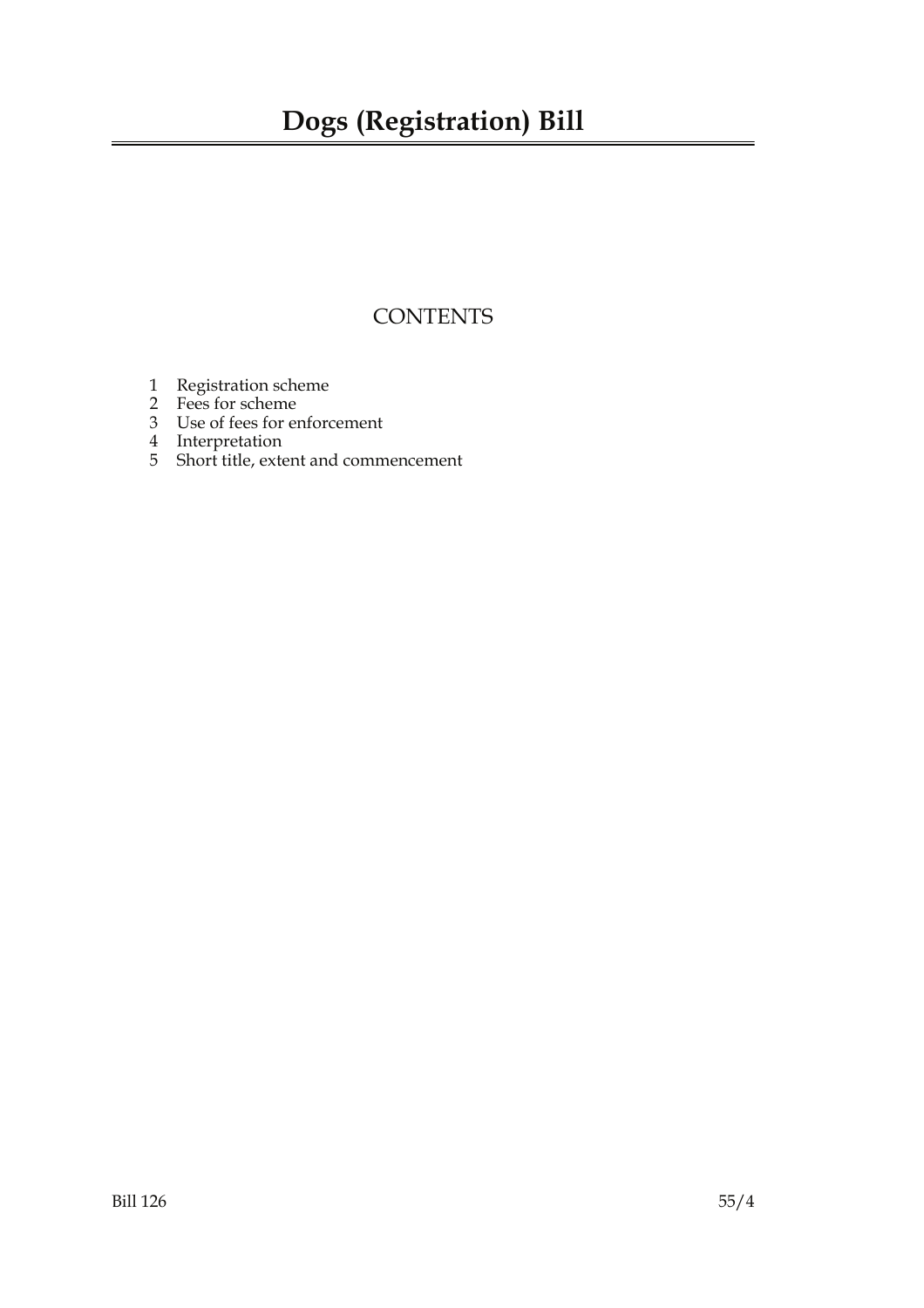## A **BILL** TO

Require the annual registration of dogs; to require that income from registration be used to fund the enforcement of conditions and penalties imposed on those owning and controlling dogs; and for connected purposes.

E IT ENACTED by the Queen's most Excellent Majesty, by and with the advice and consent of the Lords Spiritual and Temporal, and Commons, in this present Parliament assembled, and by the authority of the same, as follows:  $B<sub>parti</sub>$ 

#### **1 Registration scheme**

- (1) The Secretary of State shall by regulations create a scheme to require all keepers of dogs to pay an annual fee to, and register their dog with, the local authority responsible for the area in which they normally reside.
- (2) A registration made in relation to this Act shall remain in force for a period of one year after which the keeper of the dog must renew the registration unless the dog has left their possession.
- (3) Regulations made under subsection (1) shall make provision about the circumstances under which a registration might be suspended.
- (4) Local authorities shall hold a register of dogs registered with them.
- (5) A register under subsection (4) shall include the information required under subsection (5), paragraphs (a), (e), (f), (g), (h), (i) and (k) of The Microchipping of Dogs (England) Regulations 2014.
- (6) Regulations under subsection (1) shall provide that failure to pay the fee or to register shall incur a fixed penalty notice issued by an authorised person.
- (7) Regulations under subsection (1) shall include provision to make such exemptions as the Secretary of State considers necessary including, but not limited to, exemptions for rehoming centres.

#### **2 Fees for scheme**

(1) The Secretary of State may by regulations set a scale of fees for a dog registration scheme established under section 1(1) of this Act.

*15*

*5*

*20*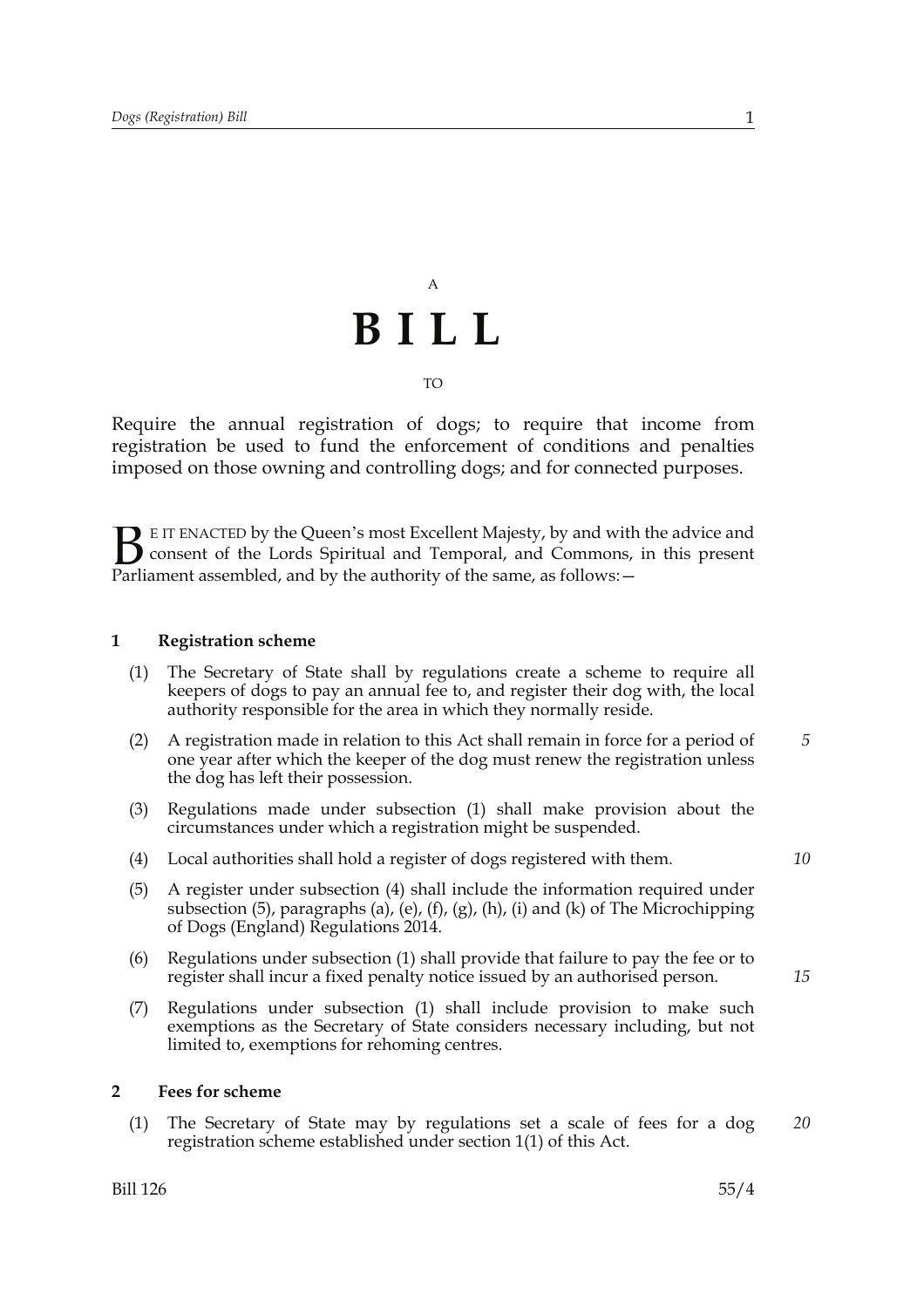*5*

*15*

*20*

(2) A scale established under subsection (1) may be reviewed from time to time and amended by subsequent regulations.

#### **3 Use of fees for enforcement**

The fees collected under a registration scheme established by regulations under this Act shall be used only to defray costs incurred by the relevant local authority arising out of the enforcement of this Act or other duties or services relating to dogs.

#### **4 Interpretation**

In this Act-

- "authorised person" and "keeper" shall have the meaning given them in the Microchipping of Dogs (England) Regulations 2014, and *10*
- "local authority" shall include the following levels of government in England-
	- (a) Unitary;
	- (b) Metropolitan;
	- (c) District;
	- (d) London Borough;
	- (e) City of London;
	- (f) Council of the Isles of Scilly.

### **5 Short title, extent and commencement**

- (1) This Act may be cited as the Dogs (Registration) Act 2015.
- (2) This Act extends to England only.
- (3) This Act shall come into force one year after this Act is passed.